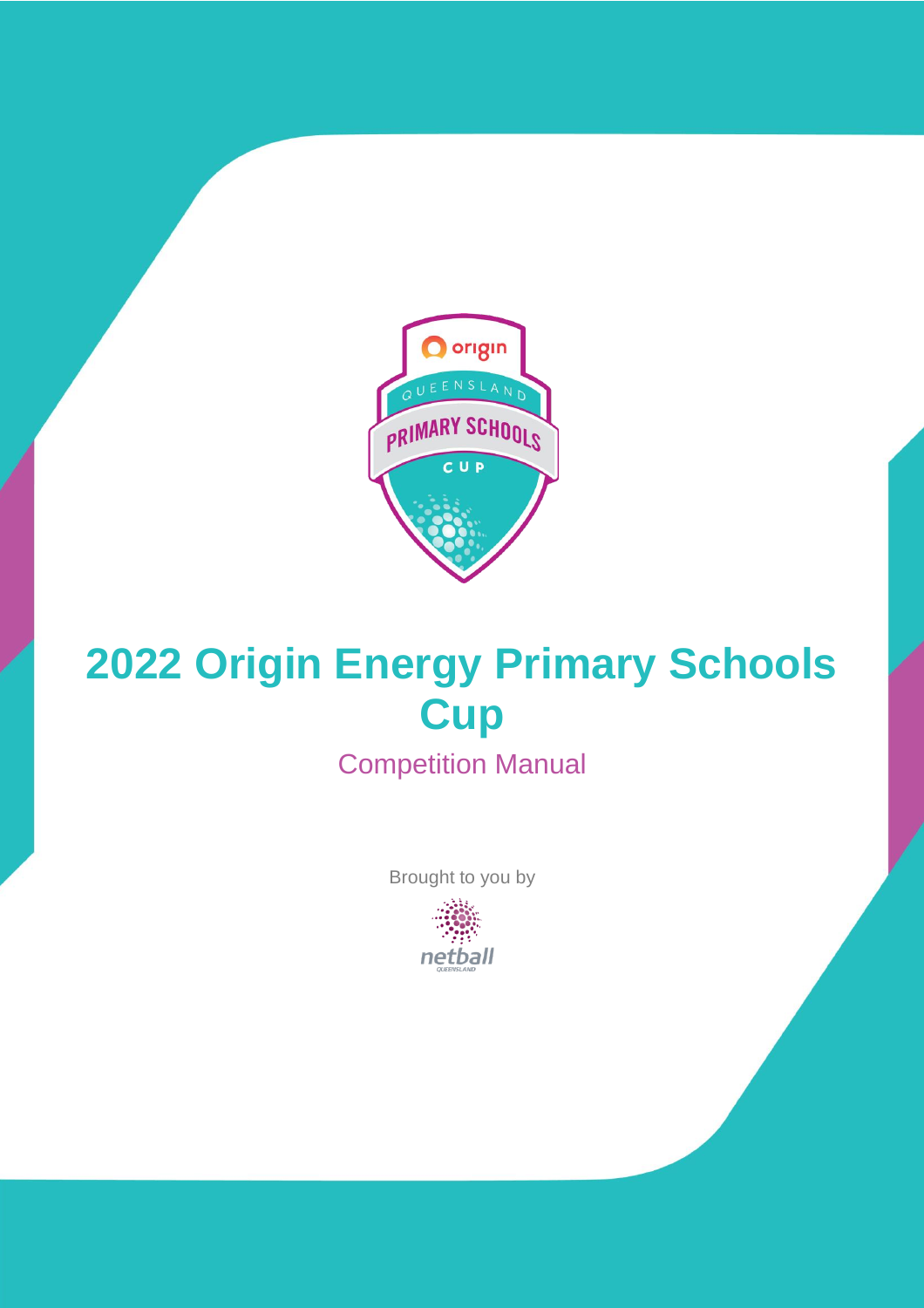

## **1. GENERAL INFORMATION**

The Origin Energy Primary Schools Cup is a Netball Queensland initiative open to ALL primary school children in Years 4 – 6. This weekend event provides an opportunity for girls and boys from all over Queensland to come together to experience competitive netball in a fun and safe environment.

- o All matches played within the competition will follow the International Netball Federation 'The [Official Rules of Netball' \(2020\),](https://netball.com.au/sites/default/files/2020-02/INF-RulesofNetball2020.pdf) unless otherwise stated in this document.
- o **Schools are required to ensure a teacher from the school or parent accompany the team at all times. If a parent is to accompany the team then a letter from the school stating approval is required.**
- o Netball Queensland has the power to waive compliance with the rules when satisfied that special circumstances exist.
- $\circ$  All correspondence must be through the Coordinator/s of this competition, as per below:

| <b>Luke Asi, Competitions Lead</b> | <b>Edan Zaupa, Competitions and Events</b> |
|------------------------------------|--------------------------------------------|
| Competitions@netballq.org.au       | Coordinator                                |
| Ph: 0402 700 782                   | Competitions@netballq.org.au               |
|                                    | Ph: 0455 900 013                           |
|                                    |                                            |

## **2. SPORTS MEDICINE PERSONNEL**

Netball Queensland and the Host Association are responsible for providing certified sports medicine personnel for the event.

- **I.** Netball Queensland Sports Medicine personnel will hold a current minimum Senior First Aid certificate.
- **II.** The responsibility of the Netball Queensland Sports Medicine personnel is to assist Association Primary Carer's with on court injuries or to continue treatment of injuries after the Primary Carer has removed the injured player/s from the court.
- **III.** It is discouraged for anyone other than Netball Queensland officials or Sports Medicine personnel to call for an ambulance and to advise safe entry to the venue. This is important to ensure multiple ambulances are not called for the same incident.
- **IV.** Team Managers of players who sustain injury or illness and are required to miss games, may need to have the injury or illness verified in writing by Sports Medicine Personnel for the player to be granted concessions that are stipulated by their own Association.
- **V.** Personal Accident Claim Form
	- **i.** The Personal Accident Claim Form is to be used by any player (or team official) injured at training or during competition.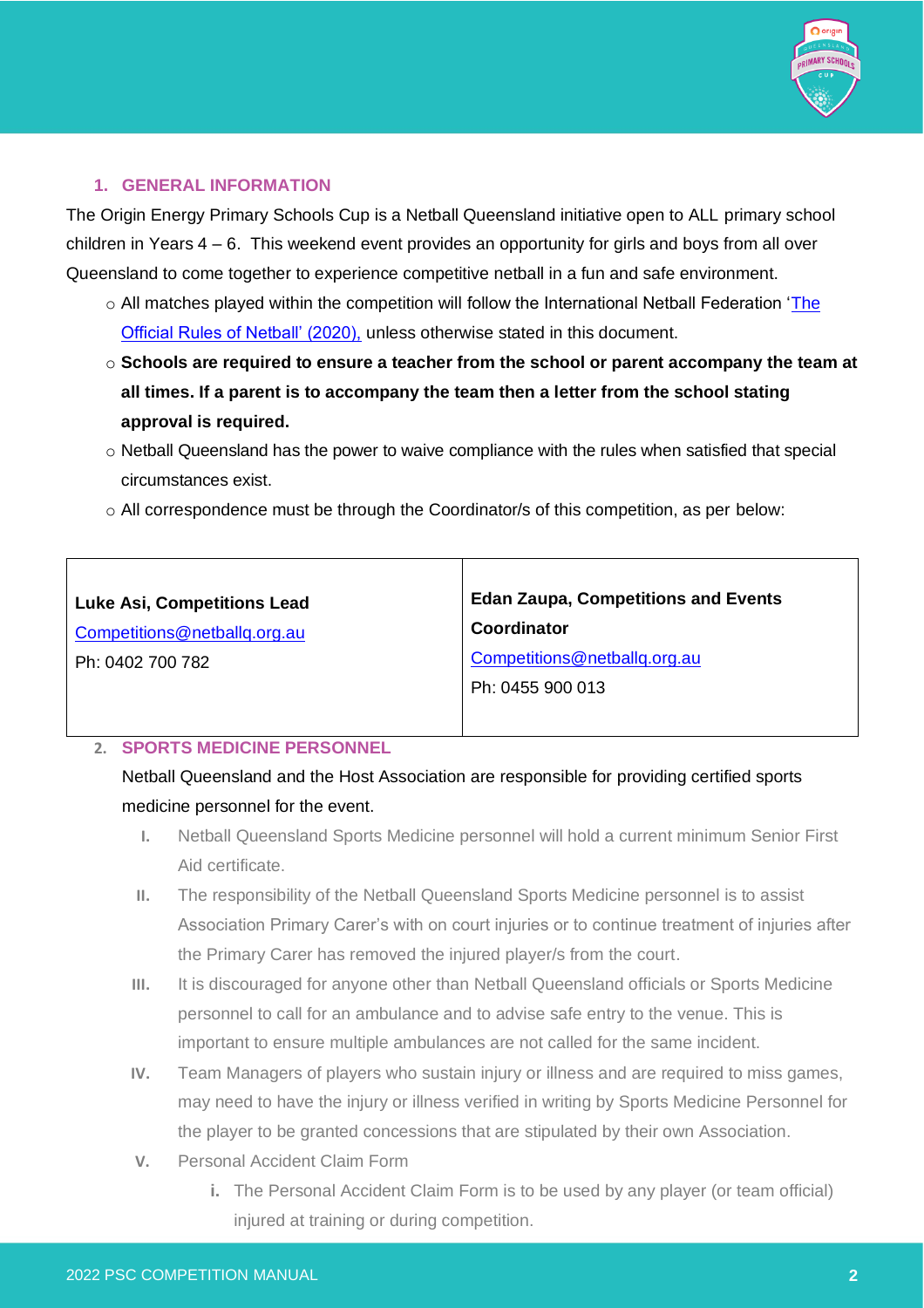

- **ii.** This form can be accessed via<http://www.willisnetball.com/>
- **iii.** Only players who are registered through NetballConnect as a financial member of their Association are covered under the Netball Queensland insurance policy. Parents should check to ensure their child is registered.
- **VI.** Instructions for filing a personal accident claim
	- **i.** Go to http://www.willisnetball.com/.
	- **ii.** Click Document Downloads
	- **iii.** Click Download a Personal Accident Claim Form
	- **iv.** Instructions on how to make a claim can be found at the bottom of page 3
	- **v. If an event occurs that may give rise to a claim under the "personal accident policy" it should be reported as soon as reasonably possible or in any event in writing within thirty (30) days after the event.**
	- **vi.** A link to the policy is provided **here**

## **3. ELIGIBILITY OF TEAMS & PLAYERS**

- I. This is a school-based netball competition; all competitors must be currently enrolled in the school they are representing.
- II. A single school may enter a maximum of two (2) teams in the competition.
- III. Teams must register a  $minimum$  of nine (9) players and a maximum  $12$  players in any one team.
- IV. All players must be currently enrolled in Year 4 to Year 6 of the primary school or combination of schools they represent.
- V. Teams can comprise of all boys, girls or mixed teams.
- VI. Female players must be 13 years and under as at 31 December 2022.
- VII. Male players must be 12 years and under as at 31 December 2022.
- VIII. A player may only be registered and compete for a single team at any time.

#### **4. COMPOSITE TEAMS**

- I. In circumstances where schools cannot provide a team on their own, two or more schools may combine to form a 'Composite Team'. To enter a composite team, the following criteria must be met:
	- a. The combined student enrolment of all schools is 500 or less
	- b. Combined schools must belong to same School Sports District
	- c. Nominations must include: ALL schools, number of students at each school and geographical proximity and school sports district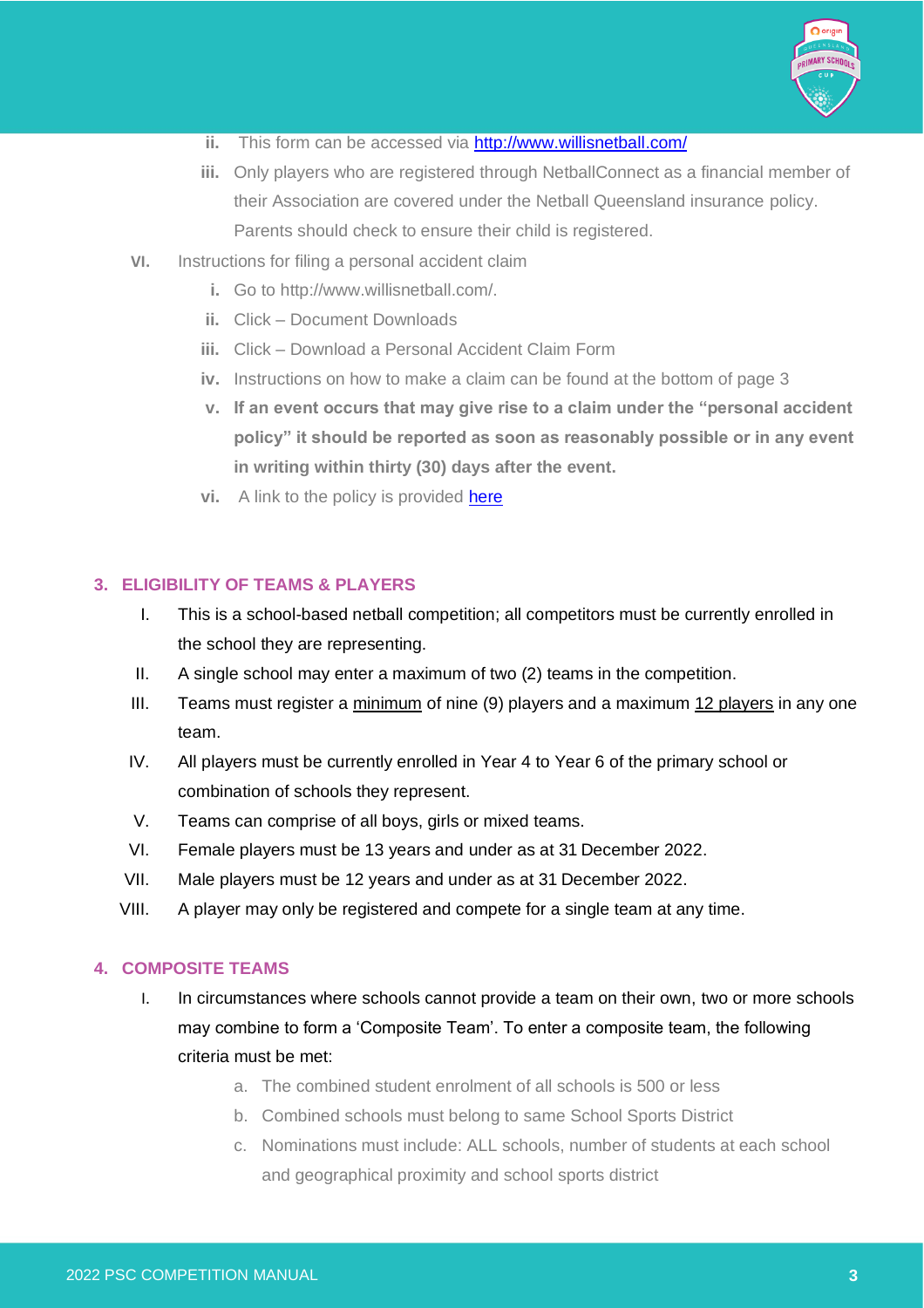

## **5. NOMINATIONS**

- I. The nomination fee is \$200 per team nominated (including GST). **The fee is nonrefundable**. Please note costs for tent site, tent hire and ice will be in addition to the entry fee. These costs are included on the team nomination form.
- II. Team nomination and lodgement will be online via NetballConnect. A link to the nomination page will be provided on the Netball Queensland website and via email.
	- i. **Full Competition – Upfront:** Online payment at the time of nomination.
- III. Each team must supply an umpire who holds a current National Accreditation Badge or Association badge. The Umpire's name, badge level and Netball Connect ID must be stated in a separate document sent to Netball Queensland competitions email: competitions@netballq.org.au.

Nominations will open Friday 17 June and close Wednesday 10 August 2022.

IV. Late nominations will be accepted at the discretion of the event coordinator, and a fee of \$50 per team will apply.

## **6. CONDUCT OF EVENT**

- I. The Origin Energy Primary Schools Cup will be live scored.
- II. Netball Queensland will provide all nominated teams with the relevant information around live scoring.
- III. All games will be centrally timed, each round will commence at the same time.
- IV. Each team is responsible for bringing their own equipment i.e. pens, player bibs, training balls etc.
- V. Post pads will be provided and game balls.

#### **7. UNIFORMS**

- I. All players to wear their school approved sporting/netball uniform.
- II. Schools with similar coloured uniforms will be asked to take a coin toss prior to the match to determine the alternative colour bib they will wear. Please see event staff if different coloured bibs are required.
- III. Suitable sports footwear must be worn.

## **8. SCORING**

I. Games will be live scored, and Netball Queensland will provide all nominated teams with the relevant information around live scoring.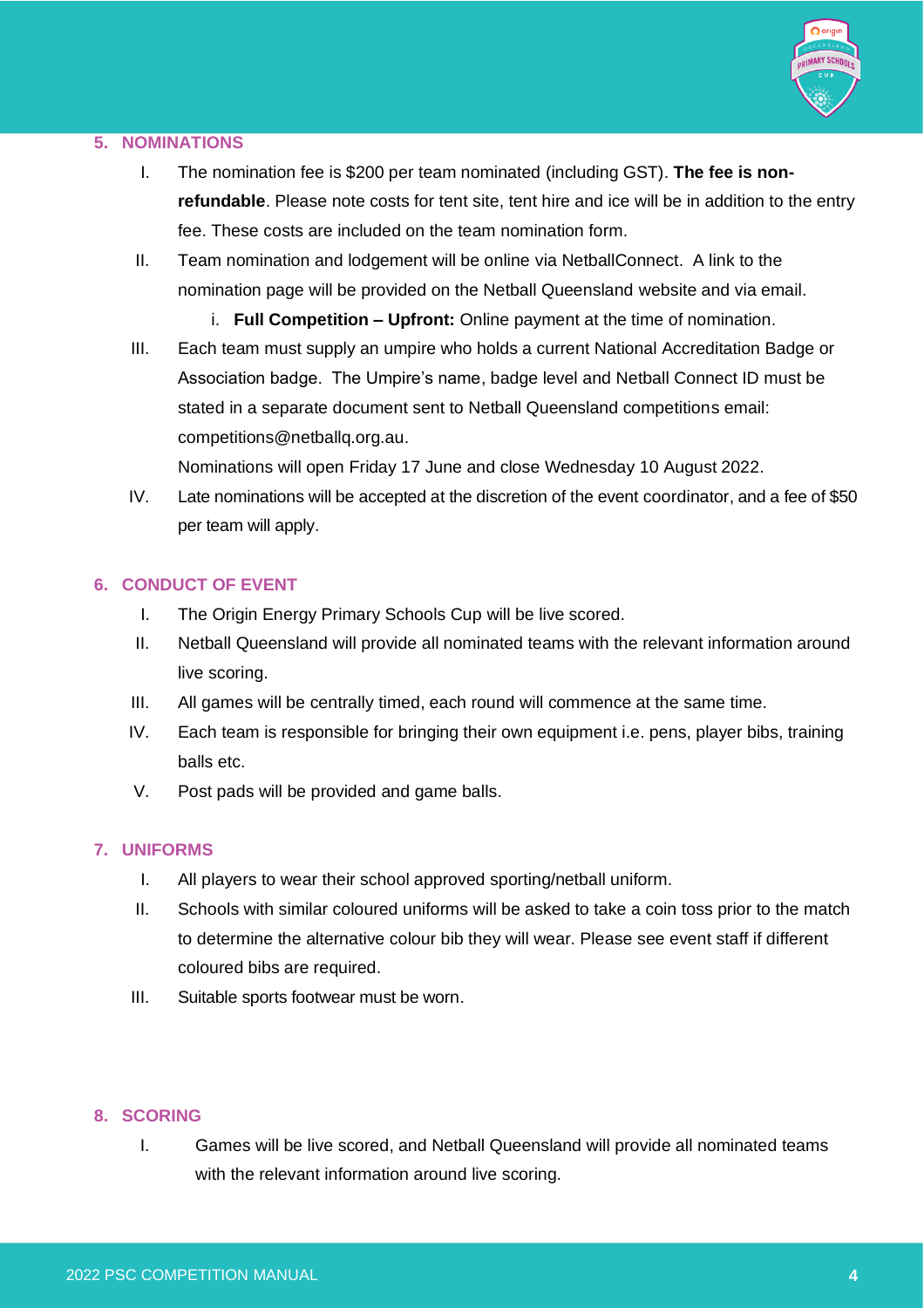

- II. Teams must supply one (1) scorer for each match. These officials should be identified to both teams before the commencement of the match and should be positioned together for the duration of the match.
- III. Umpires, Coaches of both teams, and the Scorer for the game will be required to confirm the scores at the completion of the game.

## **9. COMPETITION FORMAT**

Competition format will be determined based on the number of teams competing. This format will be made available to all participating schools on NetballConnect and published on the Netball Queensland website by **Friday 26 August 2022**.

The competition will be divided into two divisions: the Championship and Development Division. When nominating you will be required to select the division you wish to enter. Only teams nominated in the Championship division will play off the 2022 Primary Schools Cup Champion.

Guidelines for each Division:

- Championship Division
	- $\circ$  This division is for teams that wish to play for the 2022 Primary Schools Cup Champion.
	- $\circ$  Teams that predominantly have senior students (Year 5 & 6).
	- $\circ$  Teams that have participants who compete in Representative or Division 1 netball outside school.
	- o Teams that are predominantly boys.
- Development Division
	- $\circ$  Teams that predominantly have junior students (Years 4 & 5).
	- o Teams that have players who compete in low division netball outside school or have never played netball.

## **Pool Rounds**

In the pool rounds if scores are tied at the end of the game it is a draw.

## **Finals**

If scores are tied at the end of full time in Finals matches, there will be a one (1) minute break, where substitutions and/or team changes may be made, followed by two (2) periods of two (2) minutes (with no break in-between), however teams will change ends after the first two (2) minute period. If the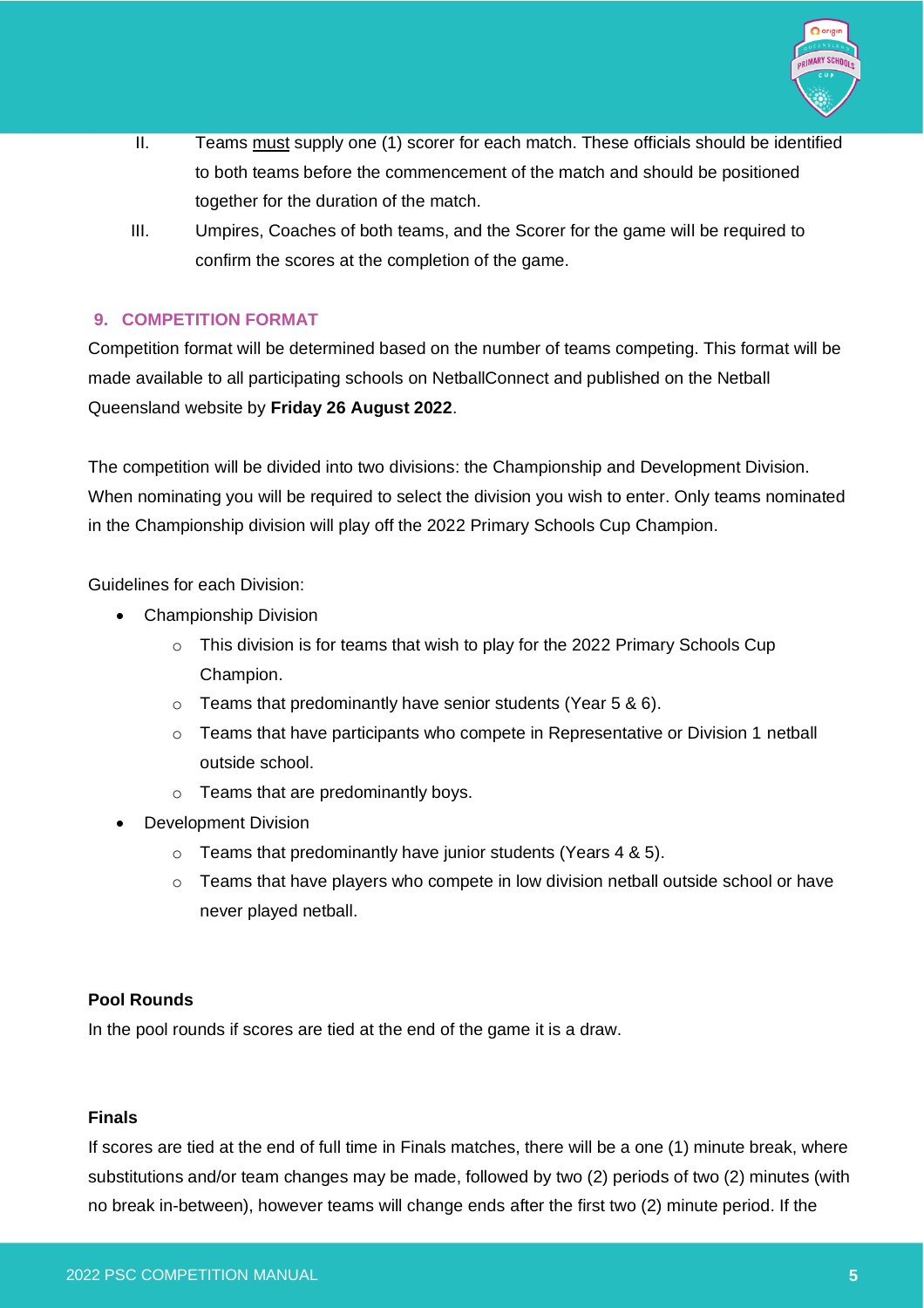

scores are tied at the end of extra time, then play will continue until one (1) team has a two (2) goal advantage.

## **10. MATCH RULES**

- **I.** If teams are on equal points at the end of the preliminary rounds, then goal average will determine teams for playoffs. Number of goals scored/number of goals against  $x$  100 = %
- **II.** If after ranking teams according to goal average to two (2) decimal places, teams remained tied, the results of the match between the two (2) teams concerned during the preliminary rounds will decide the winner
- **III.** In the event of the match between the teams being a draw, the team scoring the most goals during the preliminary rounds will secure the higher-ranking position

#### **Points will be awarded as follows:**

- Two (2) points for each win
- One (1) point for a draw or tie
- Zero (0) points for a loss and a bye
- Two (2) points awarded to a team if the opposing team forfeits

#### **Duration of Game**

The format and duration of games will be determined by the number of nominations received. Match times for each event will be displayed on the website prior to the event.

#### **Injury, Illness or Blood**

There will be no stoppage of time for injury, blood or illness. Injured players may be replaced; with play to continue with minimal disruption. Injury time will not be added on to the length of the game.

#### **11. ROLLING SUBSTITUTIONS**

- **I.** Origin Energy Primary Schools Cup will see the introduction of rolling substitutions
- **II.** Teams will be allowed to make substitutions during play, this includes during stoppages and intervals. There is no limit to the number of substitutions that can be made, and more than one substitution may be made at any time. Play will not be held up for substitutions.
- **III.** The substitutions zone may or may not be marked out on the Court. Substitutions must occur in front of the team bench, on the sideline.
- **IV.** The incoming player must wait until the player being replaced exits the court before entering the field of play.
- **V.** Players must observe the offside rules when entering the court. Failure to do so will result in a sanction in line with Rules of Netball 2020 rule 9.7 offside with the free pass awarded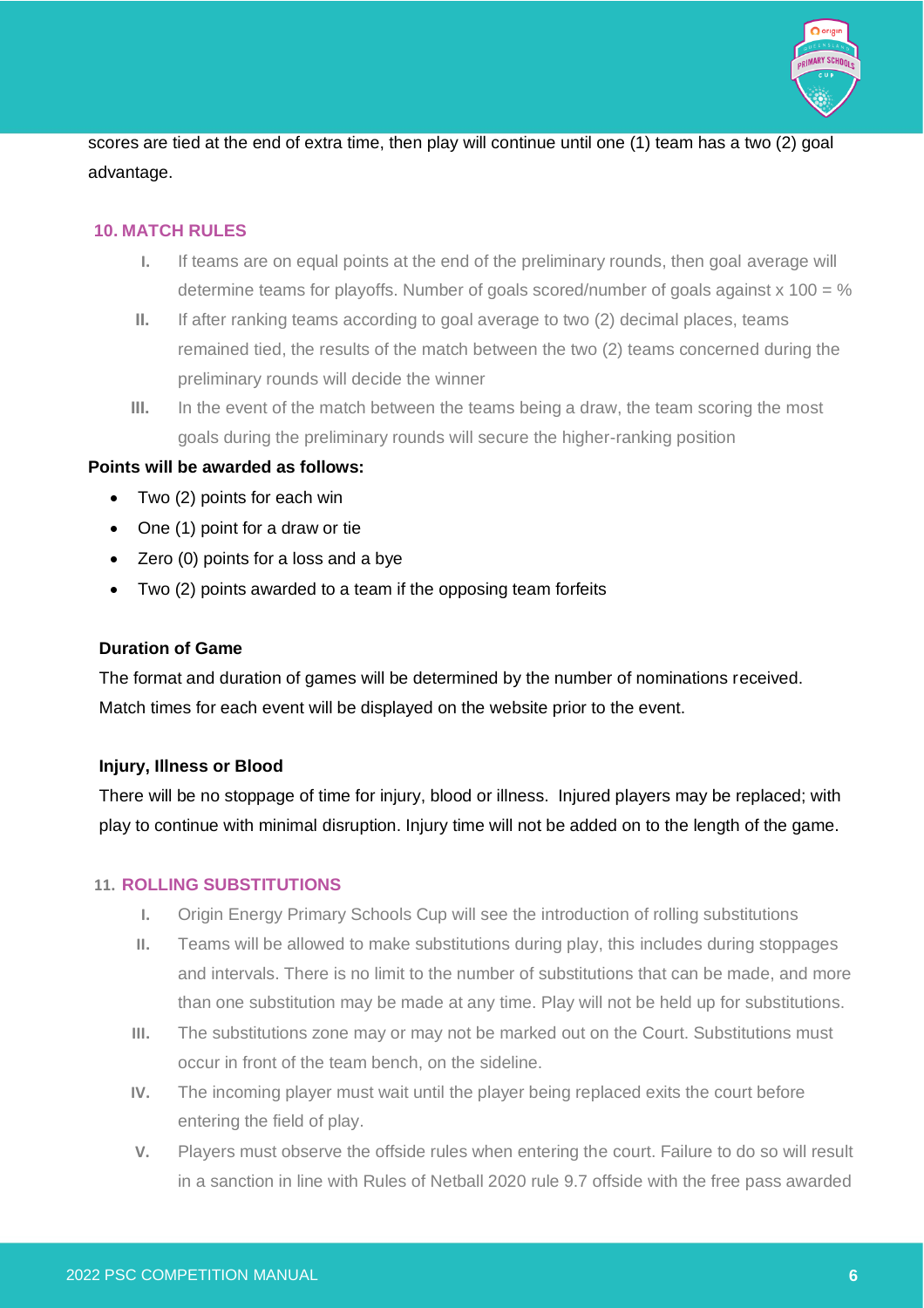

where the ball was at the time of the infringement or at the point of the infringement which ever favours the non-infringing team.

## **12. GAME CANCELLATIONS**

If due to unforeseen and exceptional circumstances a match is cancelled, the following regulations shall apply:

#### **Game being played in halves**

If a match is cancelled before the start of the second half a draw will be declared. Each team will be given with one (1) competition point and no for and against will be awarded.

If the game has past the halfway mark and entered the second half a win will be awarded to the team with the highest score at the time in which the match was stopped and for and against will be awarded.

If the score is tied, and the match has past the halfway mark and entered the second half, a drawn result will be declared, and each team awarded one (1) match point and for and against will be awarded.

## **13. CANCELLATION OF COMPETITION**

Netball Queensland has the right to cancel the competition if they feel it is required due to unforeseen and exceptional circumstances.

In this instance, Netball Queensland will determine the process to find a winner if applicable.

## **14. BAD WEATHER**

Netball Queensland in conjunction with the Host Association will use the following table to determine a decision regarding play.

Netball Queensland will communicate weather decisions to all team managers and make changes to the draw as required.

| <b>Bad Weather Checklist</b>  |                                                                                  |
|-------------------------------|----------------------------------------------------------------------------------|
| <b>Weather Condition</b>      | <b>Action</b>                                                                    |
| Light rain                    | Continue                                                                         |
| Intermittent light/heavy rain | Continue                                                                         |
| Continuous heavy rain         | Cancel current round and suspend play until<br>weather permits games to continue |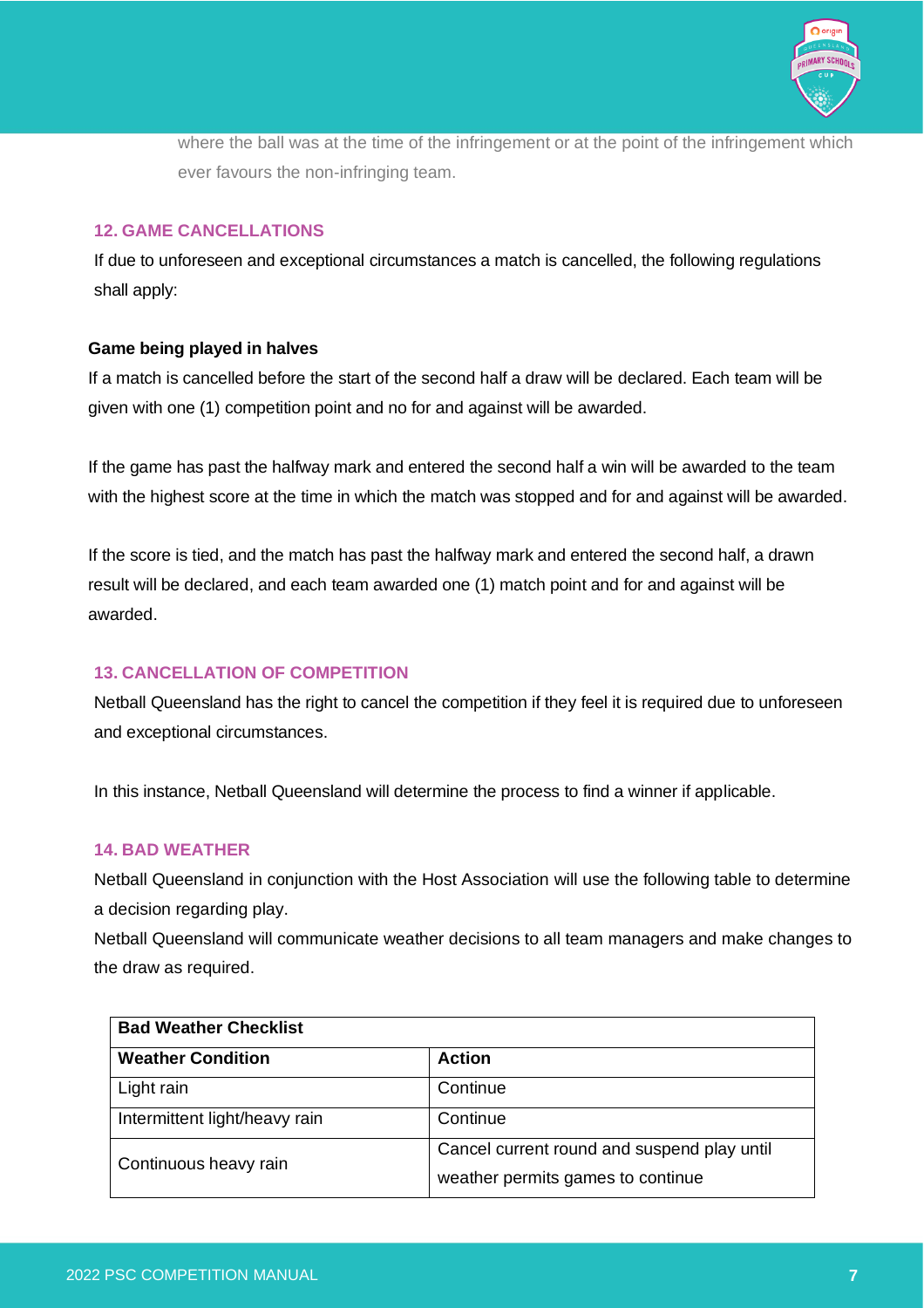

| Hail                           | Cancel current round and suspend play until   |
|--------------------------------|-----------------------------------------------|
|                                | weather permits games to continue             |
| Water pooling on courts        | Sweep court and assess risk before continuing |
| Fog                            | Assess risks and if required cancel current   |
|                                | round and suspend play until weather permits  |
|                                | games to continue                             |
| Lightning                      | Cancel current round and suspend play until   |
|                                | weather permits games to continue             |
| Extreme heat (over 36 degrees) | Cancel current round and suspend play until   |
|                                | weather permits games to continue             |
| Gail force winds               | Cancel current round and suspend play until   |
|                                | weather permits games to continue             |

## **15. APPEALS – COMPLAINTS, DISPUTES, PROTESTS, CANCELLATIONS AND POSTPONMENTS**

Appeals Panel. In the event of a complaint, dispute or protest the panel of three (3) members are the Host Association Convenor, and two representatives from Netball Queensland.

All protests pertaining to a match are to be forwarded to the Appeals Panel within **1 hour** of the completion of the match. All other complaints are to be forwarded to the Appeals Panel within 1 hour of the issue arising.

All protests will attract a fee of **\$100**, made payable to Netball Queensland. If the protest is upheld, then the protest fee will be refunded.

## **16. POLICIES**

#### **Junior Sports Policy**

Netball Queensland supports the [Junior Sports Policy.](https://qld.netball.com.au/sites/qld/files/2020-01/JuniorPolicy2015Finalforweb.pdf)

#### **Netball Queensland Code of Behaviour**

All Players, Officials and Administrators will be bound by Netball Queensland's Code of Conduct & [Integrity.](https://qld.netball.com.au/sites/qld/files/2020-11/NQ%20Code%20of%20Conduct%20Integrity_Nov%202020.pdf)

#### **17. AWARDS**

Awards will be presented to the Top 3 schools overall and the 3 Umpires appointed to the Grand Final match of the Championship Division ONLY.